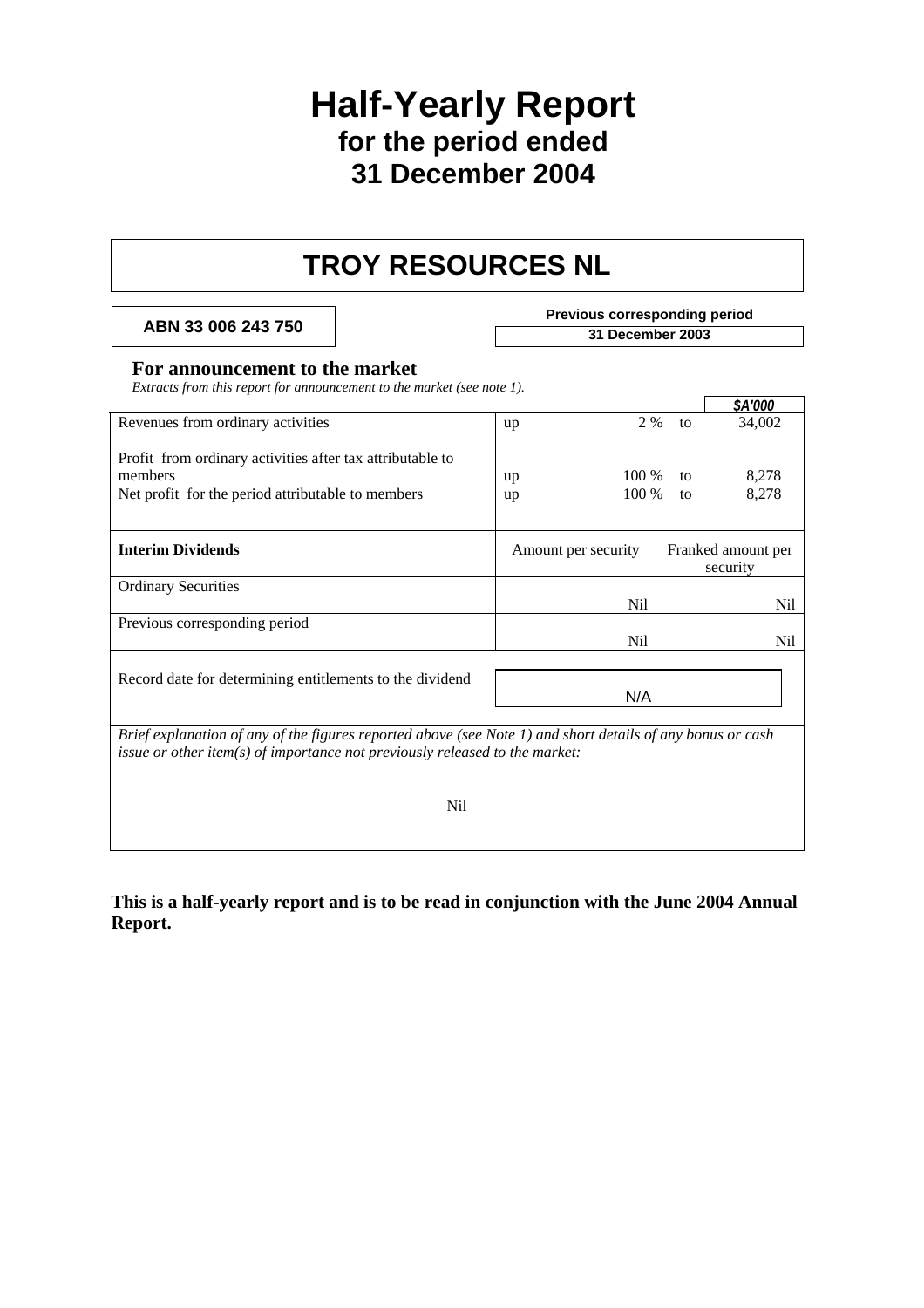

# **TROY RESOURCES NL**

# **HALF-YEAR CONSOLIDATED FINANCIAL REPORT**

**31 DECEMBER 2004**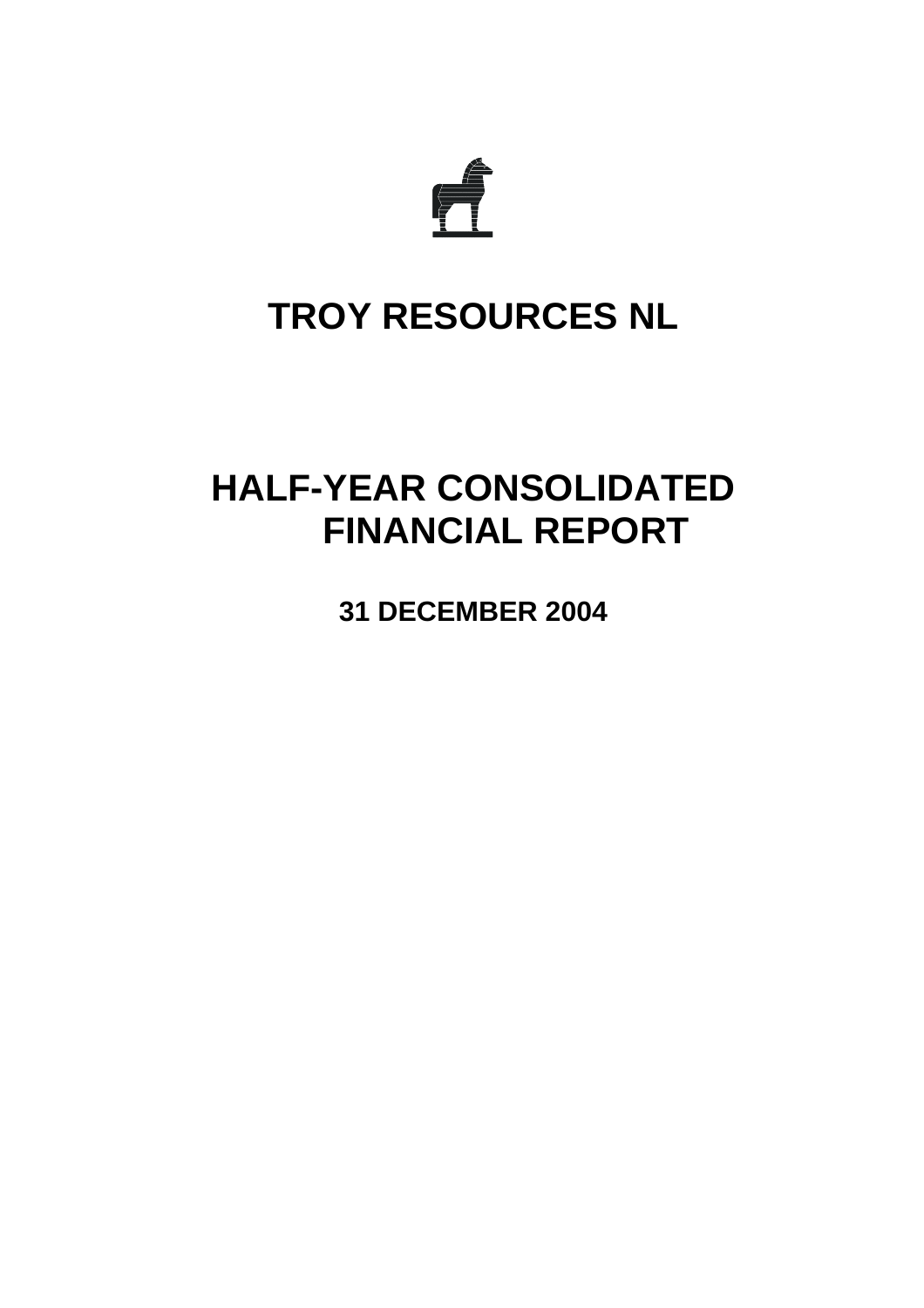## **TROY RESOURCES NL DIRECTORS' REPORT**

The Directors of Troy Resources NL submit herewith the Half-Year Report for the half-year ended 31 December 2004. In order to comply with the provisions of the Corporations Act 2001, the Directors report as follows:

#### **DIRECTORS**

Ħ

The names of the Directors of the Company during or since the end of the half-year are:

- Mr J L C Jones, Executive Chairman.
- Mr K K Nilsson, Managing Director.
- Mr P A K Naylor, Non-Executive Director.
- Dr D E Clarke, Non-Executive Director.

#### **REVIEW OF OPERATIONS**

#### **(a) Production and Sales**

Gold production for the half-year was 42,641 ounces (2003: 66,461 ounces) of gold on an equity accounted basis. This production was made up of 10,111 ounces (2003: 19,627 ounces) from Sandstone, 3,997 ounces (2003: 15,121 ounces) from Cornishman and 28,533 ounces (31,713 ounces) from the Sertão Mine in Brazil.

Gold sales for the period were 54,733 ounces (2003: 51,478 ounces) on a consolidated basis giving total revenue of \$32.9 million (2003: \$32.2 million).

#### **(b) Results**

The consolidated profit from ordinary activities before tax and minority interests for the half-year was \$12,955,000 (2003: \$6,543,000). The net profit after tax and minority interests was \$8,278,000 (2003: \$4,130,000). The profit was achieved after allowance for exploration expenditure written off of \$3,060,000 (2003: \$2,527,000).

Earnings per share were 15.1 cents compared with 6.1 cents in 2003.

Total shareholders' equity increased to \$45,353,000 from \$41,887,000 at 30 June 2004.

No interim dividend has been declared, but during the half-year, the final dividend for the 2004 financial year was paid. This dividend comprised 6 cents per share fully franked and totalled \$3,290,000 in payments.

#### **(c) Exploration**

During the half-year, \$3,060,000 (2003: \$2,527,000) was spent on exploration, predominantly in the Sandstone region of Western Australia and in Brazil. During the period, Troy concentrated its activities on the definition of the Lord Henry and Lord Nelson gold discoveries near Sandstone and expended \$2,200,000 on development activities on these projects.

The major focus of exploration activity in the second half of the financial year will again be on the Sandstone region and in Brazil.

#### **(d) Additional Information**

Additional information on the Company's activities during the half year is available on the its web site at [www.try.com.au](http://www.try.com.au/). Information available includes the detailed quarterly activities report for the September and December 2004 periods, the 2004 Annual Report, Corporate Governance policies and other Company information and publications.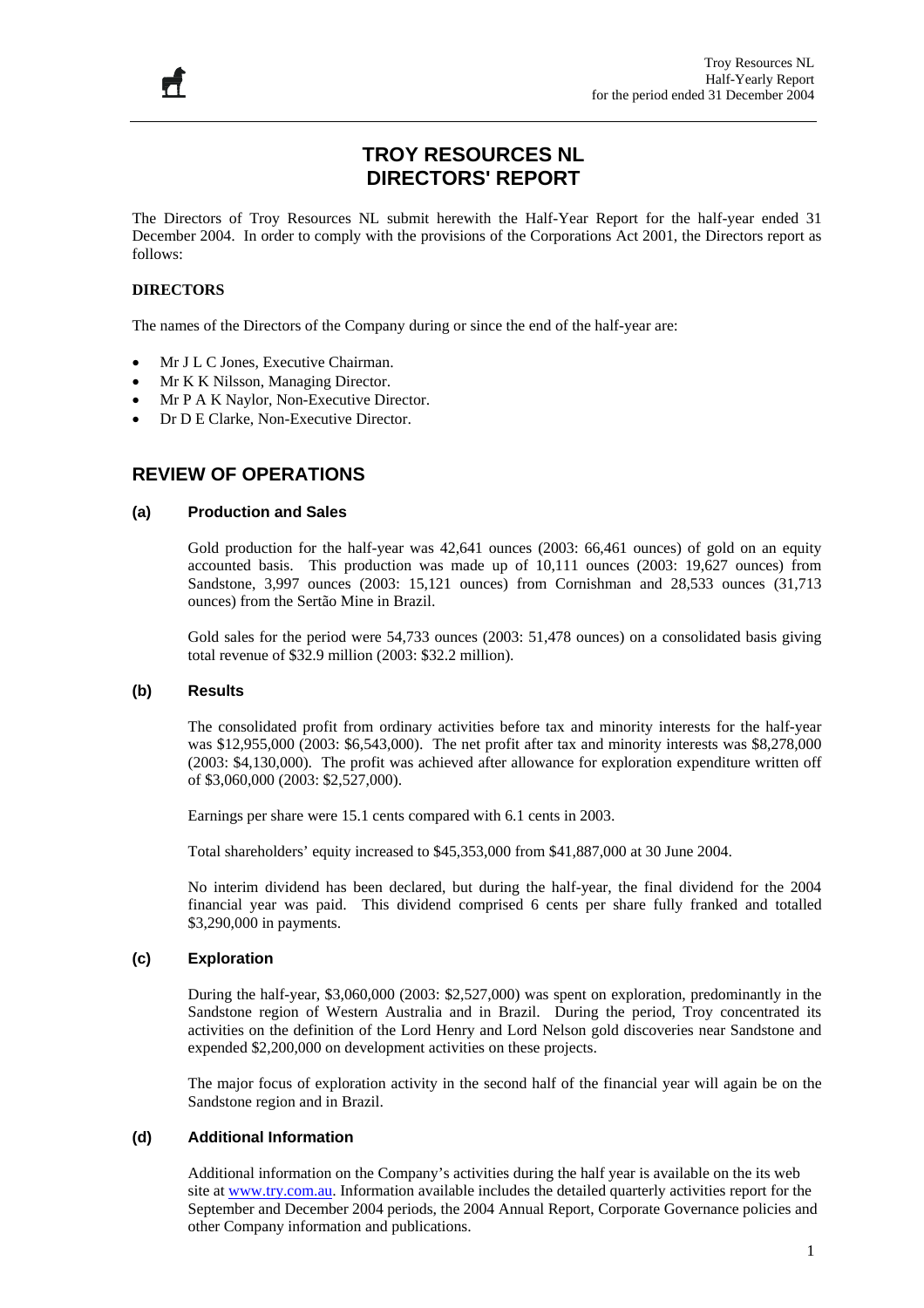### **INDEPENDENCE DECLARATION BY AUDITOR**

The auditor's independence declaration is included on page 11 of these financial statements.

### **ROUNDING OFF OF AMOUNTS**

The Entity is an entity of the kind referred to in ASIC Class Order 98/0100, dated 10 July 1998, and in accordance with that Class Order amounts in the Directors' Report, and the Financial Reports have been rounded off to the nearest thousand dollars.

Signed at Perth, Western Australia, this 25<sup>th</sup> day of February 2005 in accordance with a resolution of Directors.

**J L C Jones**  Director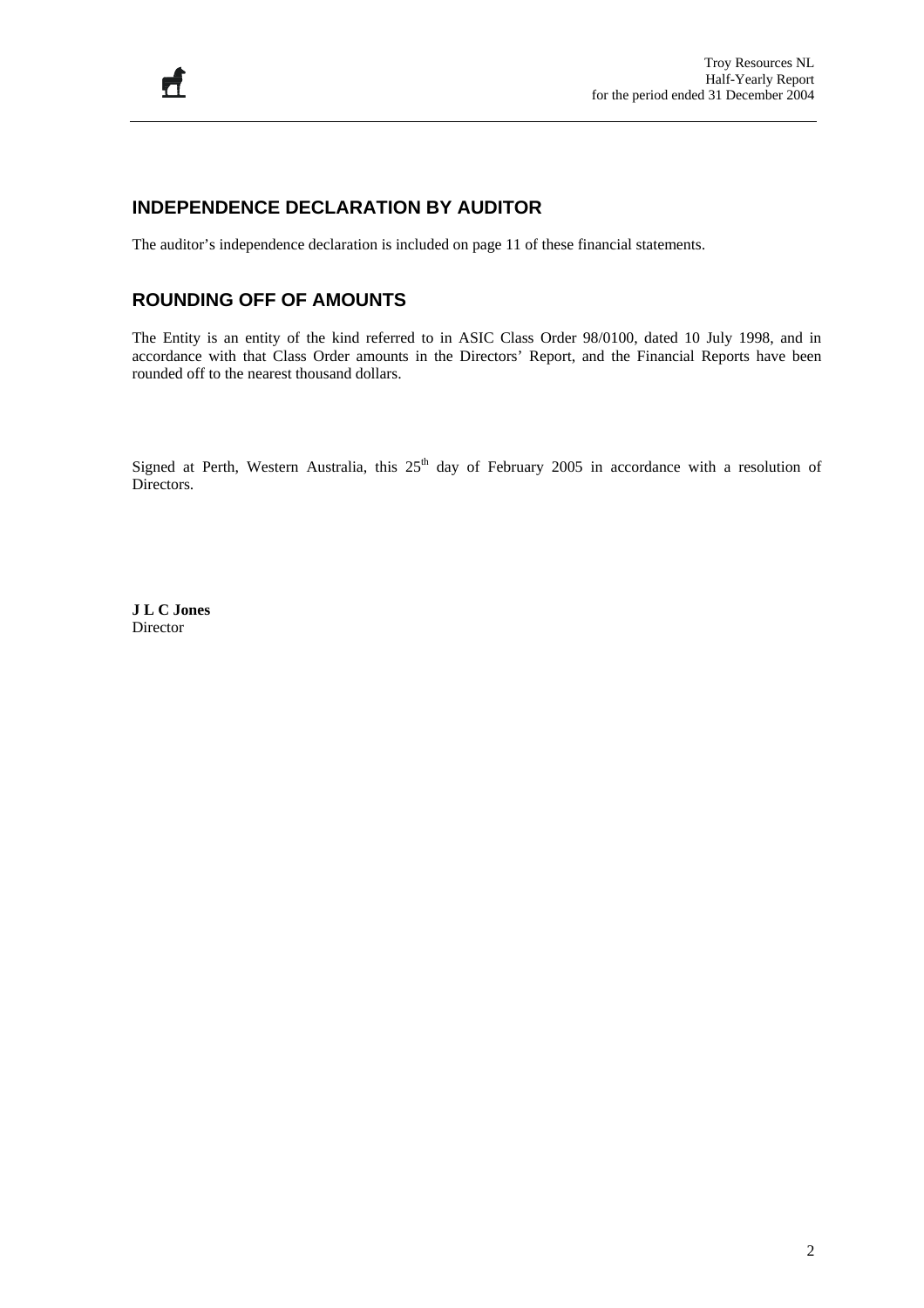## **Consolidated Statement of Financial Performance for the Half-Year ended 31 December 2004**

|                                                                          |                | Consolidated     |            |
|--------------------------------------------------------------------------|----------------|------------------|------------|
|                                                                          |                | <b>Half Year</b> | Half Year  |
|                                                                          |                | <b>Ended</b>     | Ended      |
|                                                                          |                |                  |            |
|                                                                          |                | 31 Dec           | 31 Dec     |
|                                                                          | <b>Notes</b>   | 2004             | 2003       |
|                                                                          |                | $(\$'000)$       | $(\$'000)$ |
| Sales revenue (gold sales)                                               | $\sqrt{2}$     | 32,927           | 32,217     |
| Cost of sales                                                            |                | 13,494           | 20,523     |
| <b>Gross profit</b>                                                      |                | 19,433           | 11,694     |
|                                                                          |                |                  |            |
| Other revenue from ordinary activities                                   | $\overline{c}$ | 1,075            | 1,007      |
| <b>Exploration expenses</b>                                              |                | 3,060            | 2,527      |
|                                                                          |                |                  |            |
| Administration expenses                                                  |                | 3,916            | 3,093      |
| Other expenses                                                           |                | 298              | 344        |
| Borrowing costs                                                          |                | 17               | 194        |
| <b>Profit From Ordinary Activities Before Income</b>                     |                |                  |            |
| <b>Tax</b>                                                               |                | 13,217           | 6,543      |
| Income tax expense relating to ordinary activities                       |                | 368              | 51         |
| <b>Net Profit</b>                                                        |                | 12,849           | 6,492      |
| Net (profit)/loss attributable to outside equity interests               |                | (4,571)          | (2,362)    |
| <b>Net Profit Attributable to Members of the Parent</b><br><b>Entity</b> |                | 8,278            | 4,130      |
| Increase/(decrease) in foreign currency translation                      |                |                  |            |
| reserve arising on translation of self-sustaining<br>foreign operations  |                | 286              | (763)      |
| <b>CHANGES IN EQUITY OTHER</b><br>THAN THOSE RESULTING FROM              |                |                  |            |
| <b>TRANSACTIONS WITH OWNERS AS OWNERS</b>                                |                | 8,564            | 3,367      |
| <b>Earnings Per Share</b>                                                |                |                  |            |
| Basic (cents per share)                                                  |                | 15.1             | 6.1        |
|                                                                          |                |                  |            |
| Diluted (cents per share)                                                |                | 15.1             | 6.1        |

The Statement of Financial Performance is to be read in conjunction with the notes to the Half-Year Consolidated Financial Statements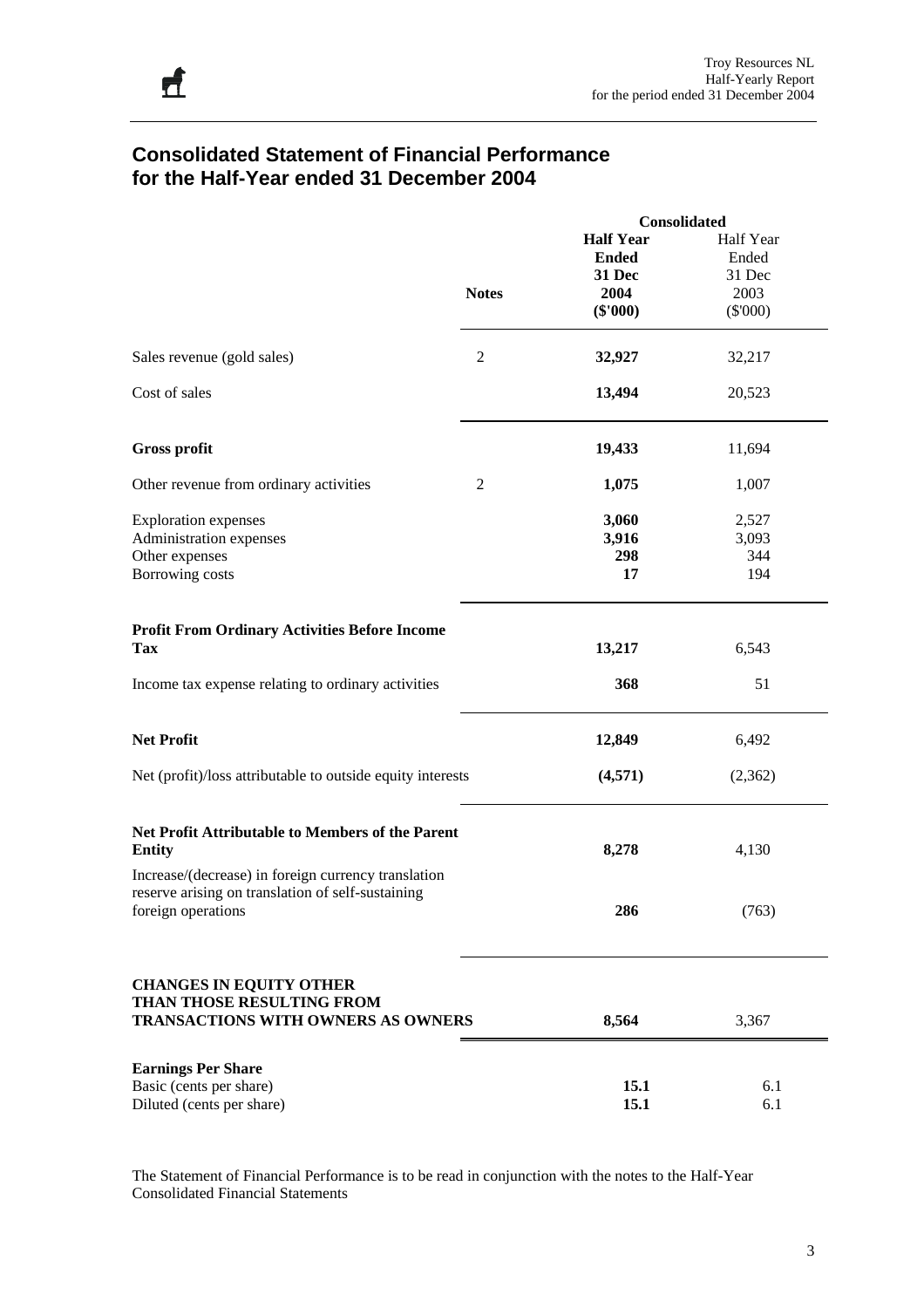### **Consolidated Statement of Financial Position for the Half-Year ended 31 December 2004**

|                                        | Consolidated |                |  |  |  |
|----------------------------------------|--------------|----------------|--|--|--|
|                                        | 31 Dec       | 30 June        |  |  |  |
|                                        | 2004         | 2004           |  |  |  |
|                                        | $(\$'000)$   | $(\$'000)$     |  |  |  |
| <b>CURRENT ASSETS</b>                  |              |                |  |  |  |
| Cash                                   | 27,569       | 24,515         |  |  |  |
| Receivables                            |              | 4,796          |  |  |  |
|                                        | 3,217        |                |  |  |  |
| Other financial assets                 | 4,230        | 1,413          |  |  |  |
| Inventory                              | 3,310        | 4,592          |  |  |  |
| Current tax assets                     | 2,263        | 515            |  |  |  |
| Other                                  | 2            | $\overline{2}$ |  |  |  |
| <b>TOTAL CURRENT ASSETS</b>            | 40,591       | 35,833         |  |  |  |
|                                        |              |                |  |  |  |
| <b>NON-CURRENT ASSETS</b>              |              |                |  |  |  |
| Property, plant and equipment          | 5,822        | 6,761          |  |  |  |
| Non-current tax asset                  | 583          | 496            |  |  |  |
| Other financial assets                 | 35           | 35             |  |  |  |
| Other                                  | 7,648        | 5,086          |  |  |  |
| <b>TOTAL NON-CURRENT ASSETS</b>        | 14,088       | 12,378         |  |  |  |
| <b>TOTAL ASSETS</b>                    | 54,679       | 48,211         |  |  |  |
|                                        |              |                |  |  |  |
| <b>CURRENT LIABILITIES</b>             |              |                |  |  |  |
| Payables                               | 4,628        | 3,475          |  |  |  |
| Provisions                             | 2,326        | 1,799          |  |  |  |
| <b>TOTAL CURRENT LIABILITIES</b>       | 6,954        | 5,274          |  |  |  |
| <b>NON-CURRENT LIABILITIES</b>         |              |                |  |  |  |
| Deferred tax liabilities               | 2,019        | 745            |  |  |  |
| Provisions                             | 353          | 305            |  |  |  |
|                                        |              |                |  |  |  |
| TOTAL NON-CURRENT LIABILITIES          | 2,372        | 1,050          |  |  |  |
| TOTAL LIABILITIES                      | 9,326        | 6,324          |  |  |  |
| <b>NET ASSETS</b>                      | 45,353       | 41,887         |  |  |  |
| <b>EQUITY</b>                          |              |                |  |  |  |
| Contributed equity                     | 22,429       | 21,870         |  |  |  |
| Reserves                               | 141          | (145)          |  |  |  |
| Accumulated profit/(losses)            | 20,859       | 15,881         |  |  |  |
| Total parent entity interest in equity | 43,429       | 37,606         |  |  |  |
| Total outside equity interest          | 1,924        | 4,281          |  |  |  |
| <b>TOTAL EQUITY</b>                    | 45,353       | 41,887         |  |  |  |

The Statement of Financial Performance is to be read in conjunction with the notes to the Half-Year Consolidated Financial Statements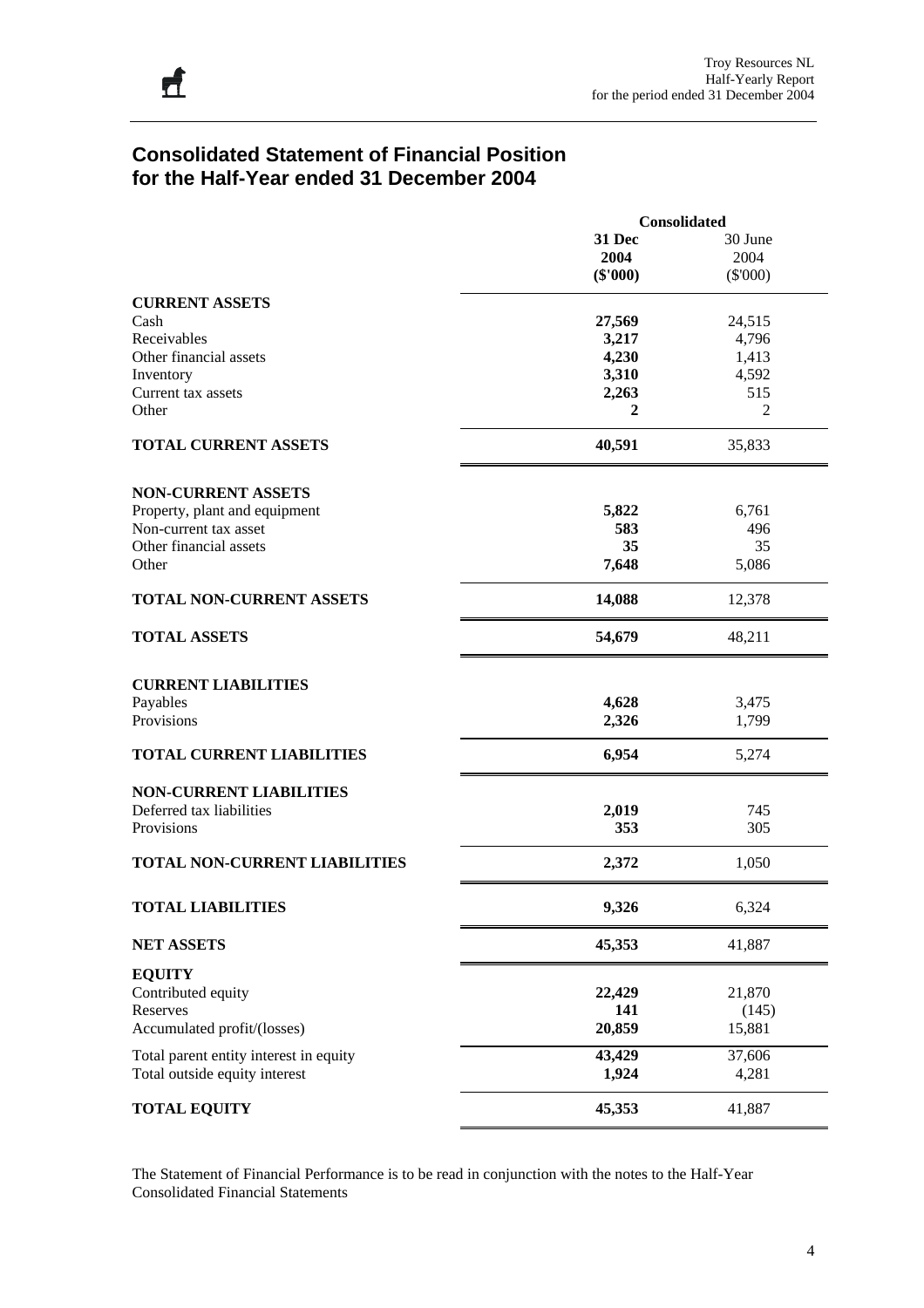## **Consolidated Statement of Cash Flows for the Half-Year ended 31 December 2004**

|                                                                                         | <b>Consolidated</b> |                  |  |  |
|-----------------------------------------------------------------------------------------|---------------------|------------------|--|--|
|                                                                                         | <b>Half Year</b>    | <b>Half Year</b> |  |  |
|                                                                                         | <b>Ended</b>        | Ended            |  |  |
|                                                                                         | 31 Dec              | 31 Dec           |  |  |
|                                                                                         | 2004                | 2003             |  |  |
|                                                                                         | $(\$'000)$          | $(\$'000)$       |  |  |
|                                                                                         |                     |                  |  |  |
| <b>CASHFLOWS FROM OPERATING ACTIVITIES</b>                                              |                     |                  |  |  |
| Receipts from customers                                                                 | 35,429              | 33,933           |  |  |
| Payments to suppliers and employees                                                     | (16,062)            | (26, 879)        |  |  |
| Interest received                                                                       |                     |                  |  |  |
|                                                                                         | 706                 | 192              |  |  |
| Income taxes paid                                                                       | (929)               | (1,049)          |  |  |
| Borrowing costs                                                                         | (17)                | (194)            |  |  |
| <b>NET CASH PROVIDED BY</b>                                                             |                     |                  |  |  |
| <b>OPERATING ACTIVITIES</b>                                                             | 19,127              | 6,003            |  |  |
|                                                                                         |                     |                  |  |  |
| <b>CASHFLOWS FROM INVESTING ACTIVITIES</b>                                              |                     |                  |  |  |
| Payments for purchase of tenements                                                      | (638)               | (95)             |  |  |
| Payments for property, plant and equipment                                              | (991)               | (1,615)          |  |  |
| Proceeds on sale of investment securities                                               |                     | 404              |  |  |
| Payments for mine development                                                           | (1,806)             | (480)            |  |  |
| Payments for purchase of investment securities                                          | (2,612)             | (714)            |  |  |
| Proceeds from other financial assets                                                    |                     | 4,005            |  |  |
| NET CASH (USED IN)/PROVIDED BY                                                          |                     |                  |  |  |
| <b>INVESTING ACTIVITIES</b>                                                             | (6,047)             | 1,505            |  |  |
|                                                                                         |                     |                  |  |  |
| <b>CASHFLOWS FROM FINANCING ACTIVITIES</b>                                              |                     |                  |  |  |
| Proceeds from issues of shares                                                          | 266                 | 220              |  |  |
| Dividends paid:                                                                         |                     |                  |  |  |
| -members of the parent entity                                                           | (3,199)             | (2,753)          |  |  |
| -outside equity interests                                                               | (7, 130)            |                  |  |  |
| Repayment of borrowings                                                                 |                     | (7,230)          |  |  |
| NET CASH USED IN                                                                        |                     |                  |  |  |
| <b>FINANCING ACTIVITIES</b>                                                             | (10,063)            | (9,763)          |  |  |
|                                                                                         |                     |                  |  |  |
| Net increase/(decrease) in cash held<br>Effects of exchange rate changes on the balance | 3,017               | (2,255)          |  |  |
| of cash held in foreign currencies                                                      | 37                  | (1, 137)         |  |  |
|                                                                                         | 24,515              |                  |  |  |
| Add opening cash brought forward                                                        |                     | 8,355            |  |  |
| Closing cash carried forward                                                            | 27,569              | 4,963            |  |  |

The Statement of Financial Performance is to be read in conjunction with the notes to the Half-Year Consolidated Financial Statements.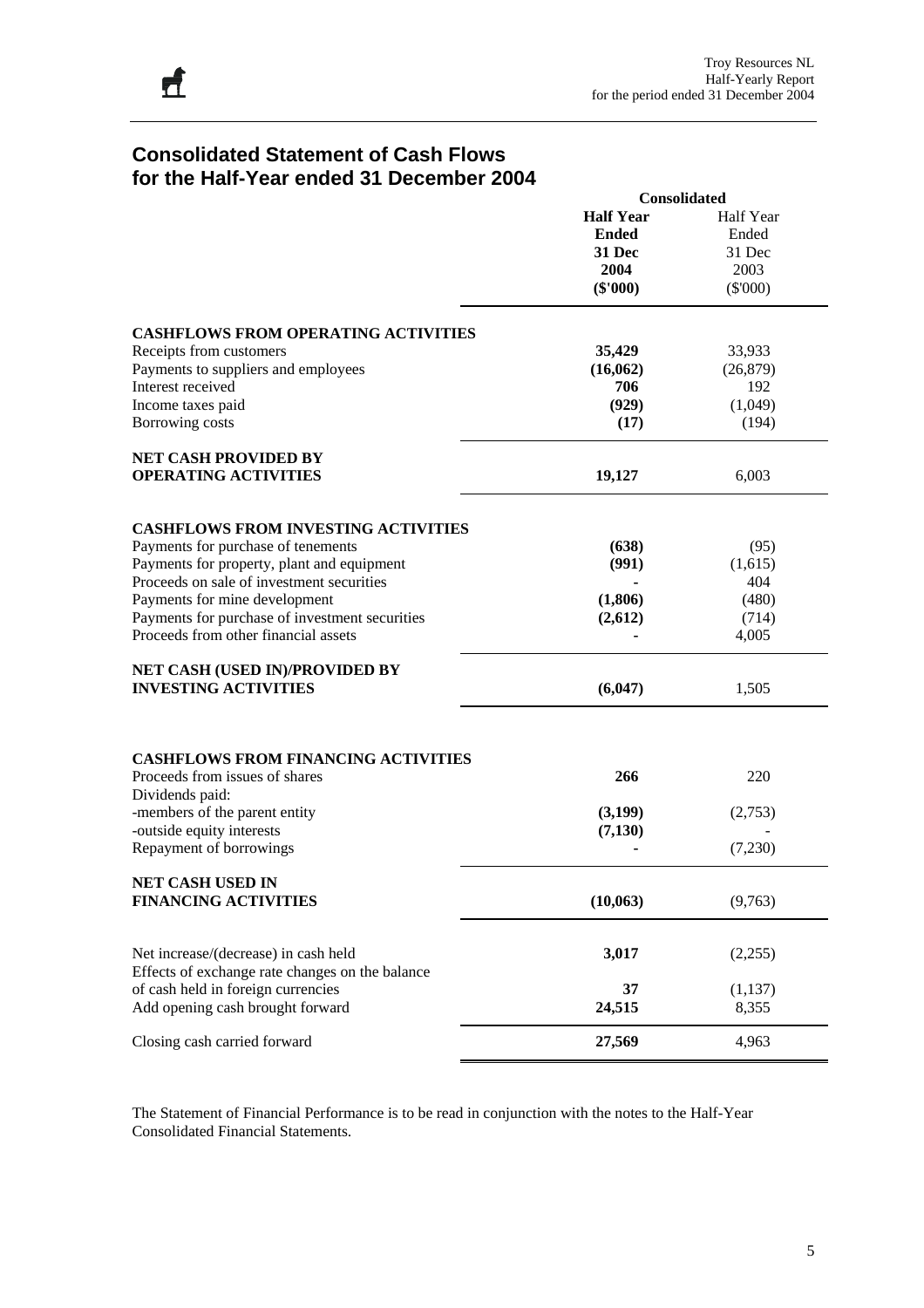## **TROY RESOURCES NL AND CONTROLLED ENTITIES Notes to the Consolidated Financial Statements for the Half-year ended 31 December 2004**

### **1. Basis of Preparation**

The Half-Year Consolidated Financial Report is a general purpose financial report which has been prepared in accordance with the requirements of the Corporations Act 2001, Accounting Standard AASB 1029 "Interim Financial Reporting", the recognition and measurement requirements of applicable AASB standards, other authoritative pronouncements of the Australian Accounting Standards Board and Urgent Issues Group Consensus Views.

The Half-Year Financial Report does not include all the notes of the type normally included in an annual financial report. Accordingly, this Half-Year Financial Report should be read in conjunction with the 30 June 2004 Annual Financial Report and any public announcements made by Troy Resources NL and its Controlled Entities during the half-year in accordance with the continuous disclosure requirements of the Corporations Act 2001.

The accounting policies have been consistently applied by the entities in the consolidated entity and are consistent with those applied in the 30 June 2004 Annual Report.

|    |                                                |                  | Consolidated |
|----|------------------------------------------------|------------------|--------------|
|    |                                                | <b>Half Year</b> | Half Year    |
|    |                                                | <b>Ended</b>     | Ended        |
|    |                                                | 31 Dec           | 31 Dec       |
|    |                                                | 2004             | 2003         |
|    |                                                | $(\$'000)$       | $(\$'000)$   |
| 2. | <b>Revenue</b>                                 |                  |              |
|    | <b>Operating</b>                               |                  |              |
|    | Gold sales                                     | 32,927           | 32,217       |
|    |                                                | 32,927           | 32,217       |
|    | <b>Non-Operating</b>                           |                  |              |
|    | Proceeds on sale of investments                |                  | 104          |
|    | Interest revenue from : Non-Related Parties    | 706              | 192          |
|    | <b>Interest revenue from : Related Parties</b> |                  | 89           |
|    | Rent revenue from: Related Parties             | 159              |              |
|    | Write up of recoverable amount of investments  | 205              | 396          |
|    | Other                                          | 5                | 226          |
|    |                                                | 1,075            | 1,007        |
|    |                                                | 34,002           | 33,224       |
| 3. | <b>Expenses</b>                                |                  |              |
|    | Depreciation of plant, equipment and           |                  |              |
|    | Motor vehicles                                 | 2,162            | 1,651        |
|    | <b>Exploration</b> expenditure                 | 3,060            | 2,527        |
|    | Borrowing costs                                | 17               | 194          |
|    | Amortisation of mining properties              | 1,087            | 2,745        |
|    | WA government royalties                        | 154              | 310          |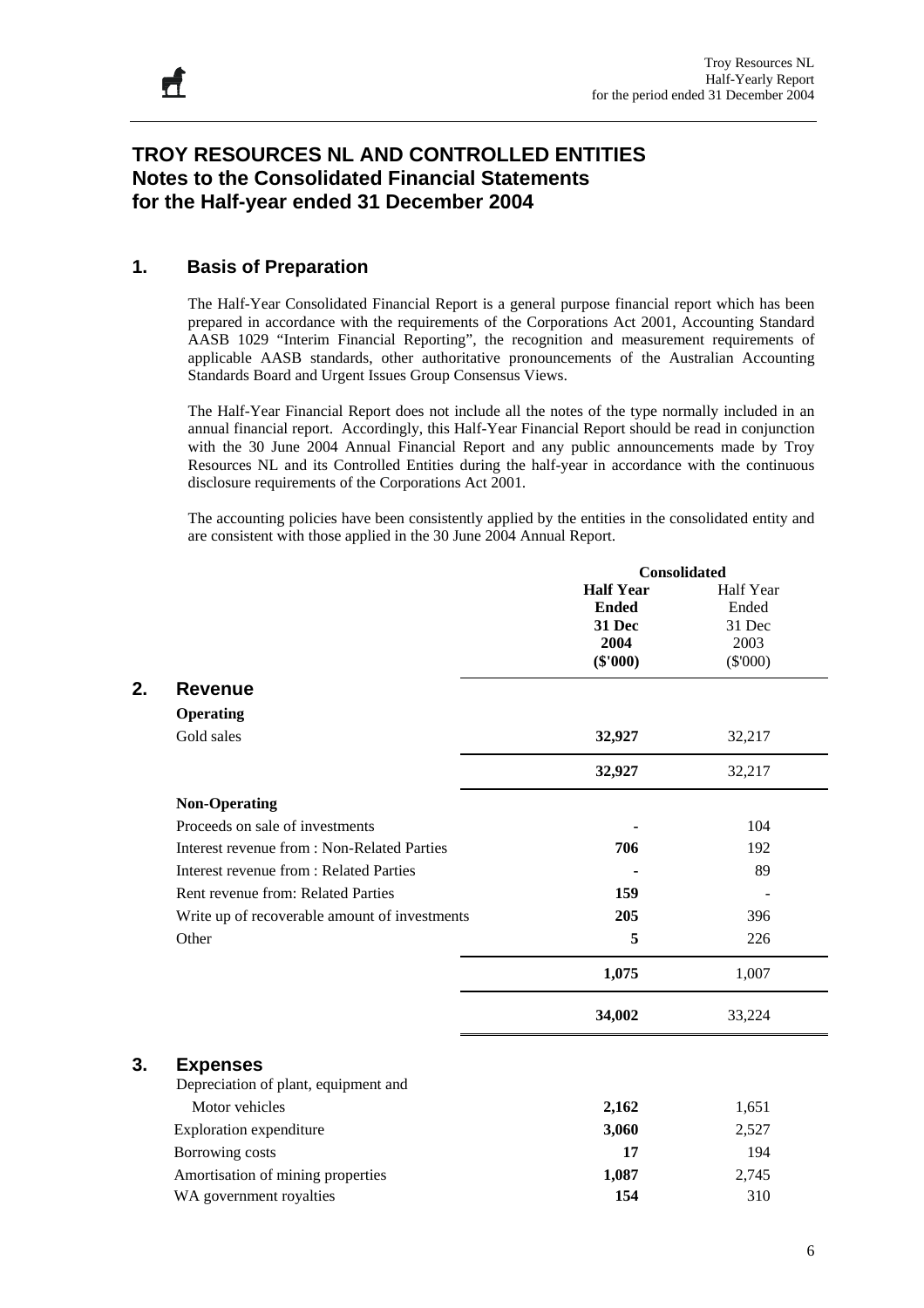**4. Dividends** 

## **TROY RESOURCES NL AND CONTROLLED ENTITIES Notes to the Consolidated Financial Statements for the Half-Year ended 31 December 2004**

|    |                                                                                  | <b>Consolidated</b>                                                     |                                                    |  |  |  |
|----|----------------------------------------------------------------------------------|-------------------------------------------------------------------------|----------------------------------------------------|--|--|--|
|    |                                                                                  | <b>Half Year</b><br><b>Ended</b><br><b>31 Dec</b><br>2004<br>$(\$'000)$ | Half Year<br>Ended<br>31 Dec<br>2003<br>$(\$'000)$ |  |  |  |
| 4. | <b>Dividends</b>                                                                 |                                                                         |                                                    |  |  |  |
|    | Dividends provided for or paid<br>Final Divided of 6 cents per share             |                                                                         |                                                    |  |  |  |
|    | fully franked paid on 24 September 2004<br>Final Dividend of 5.5 cents per share | 3,290                                                                   |                                                    |  |  |  |
|    | fully franked paid on 24 November 2003                                           | 3,290                                                                   | 3,003<br>3,003                                     |  |  |  |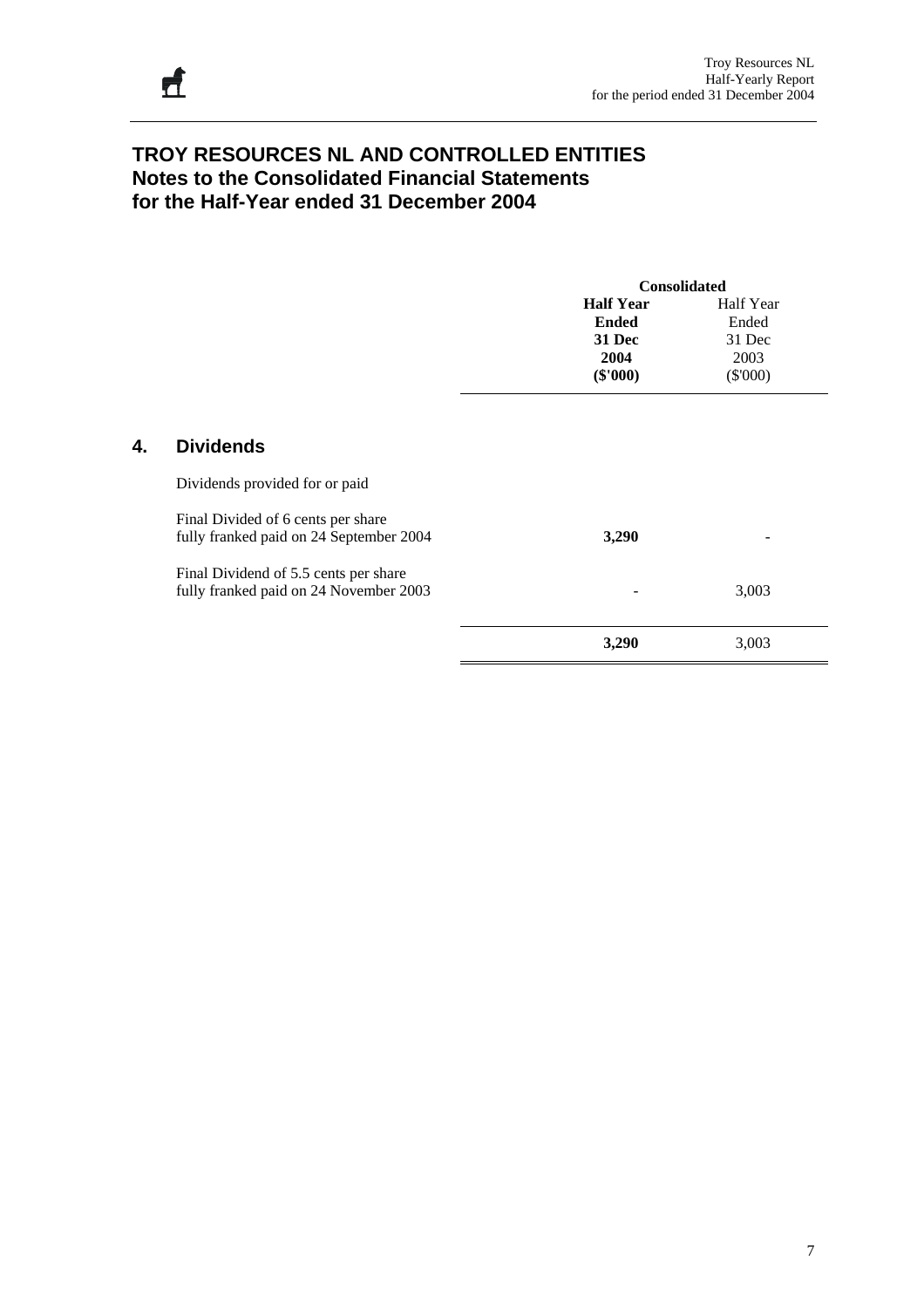#### **Note 5: Segment reporting:**

The consolidated entity is involved in only one industry, namely mining and exploration with activities in Australia, South America, Asia and Europe during the year.

|                                                     |                              | <b>Australia</b>      | Asia                         |                       | <b>South America</b>         |                       | <b>Europe</b>                |                       | <b>Elimination</b>           |                          | <b>Consolidated</b>          |                       |
|-----------------------------------------------------|------------------------------|-----------------------|------------------------------|-----------------------|------------------------------|-----------------------|------------------------------|-----------------------|------------------------------|--------------------------|------------------------------|-----------------------|
| SEGMENT INFORMATION: GEOGRAPHIC<br><b>SEGMENT</b>   | <b>Dec</b><br>2004<br>\$'000 | Dec<br>2003<br>\$'000 | <b>Dec</b><br>2004<br>\$'000 | Dec<br>2003<br>\$'000 | <b>Dec</b><br>2004<br>\$'000 | Dec<br>2003<br>\$'000 | <b>Dec</b><br>2004<br>\$'000 | Dec<br>2003<br>\$'000 | <b>Dec</b><br>2004<br>\$2000 | Dec<br>2003<br>\$'000    | <b>Dec</b><br>2004<br>\$2000 | Dec<br>2003<br>\$'000 |
| <b>REVENUE</b>                                      |                              |                       |                              |                       |                              |                       |                              |                       |                              |                          |                              |                       |
| External sales                                      | 8,630                        | 18,187                |                              | $\sim$                | 24,468                       | 14,030                |                              |                       | (171)                        | $\blacksquare$           | 32,927                       | 32,217                |
| Other revenue                                       | 19,117                       |                       |                              |                       |                              |                       |                              |                       | (19, 117)                    | $\overline{\phantom{a}}$ |                              |                       |
| Inter-segment sales                                 | 56                           |                       |                              |                       |                              |                       |                              |                       | 103                          | $\blacksquare$           | 159                          |                       |
| Share of net profit of equity accounted investment  |                              |                       |                              |                       |                              |                       |                              |                       |                              |                          |                              |                       |
| Total segment revenue                               | 27,803                       | 18,187                | $\blacksquare$               |                       | 24,468                       | 14,030                |                              |                       | (19, 185)                    | $\sim$                   | 33,086                       | 32,217                |
| Unallocated revenue                                 |                              |                       |                              |                       |                              |                       |                              |                       |                              |                          | 916                          | 1,007                 |
| Total consolidated revenue                          |                              |                       |                              |                       |                              |                       |                              |                       |                              |                          | 34,002                       | 33,224                |
| <b>RESULTS</b>                                      |                              |                       |                              |                       |                              |                       |                              |                       |                              |                          |                              |                       |
| Segment results                                     | 15,223                       | 845                   | (316)                        | (305)                 | 17,661                       | 7,664                 | (101)                        | (81)                  | (15, 638)                    | (70)                     | 16,829                       | 8,053                 |
| Unallocated expenses                                |                              |                       |                              |                       |                              |                       |                              |                       |                              |                          | (3,612)                      | (1,510)               |
| Consolidated entity profit before income tax        |                              |                       |                              |                       |                              |                       |                              |                       |                              |                          | 13,217                       | 6,543                 |
| Income tax expense                                  |                              |                       |                              |                       |                              |                       |                              |                       |                              |                          | (368)                        | (51)                  |
| Consolidated entity profit from ordinary activities |                              |                       |                              |                       |                              |                       |                              |                       |                              |                          |                              |                       |
| Extraordinary item                                  |                              |                       |                              |                       |                              |                       |                              |                       |                              |                          | 12,849                       | 6,492                 |
| Net profit                                          |                              |                       |                              |                       |                              |                       |                              |                       |                              |                          |                              |                       |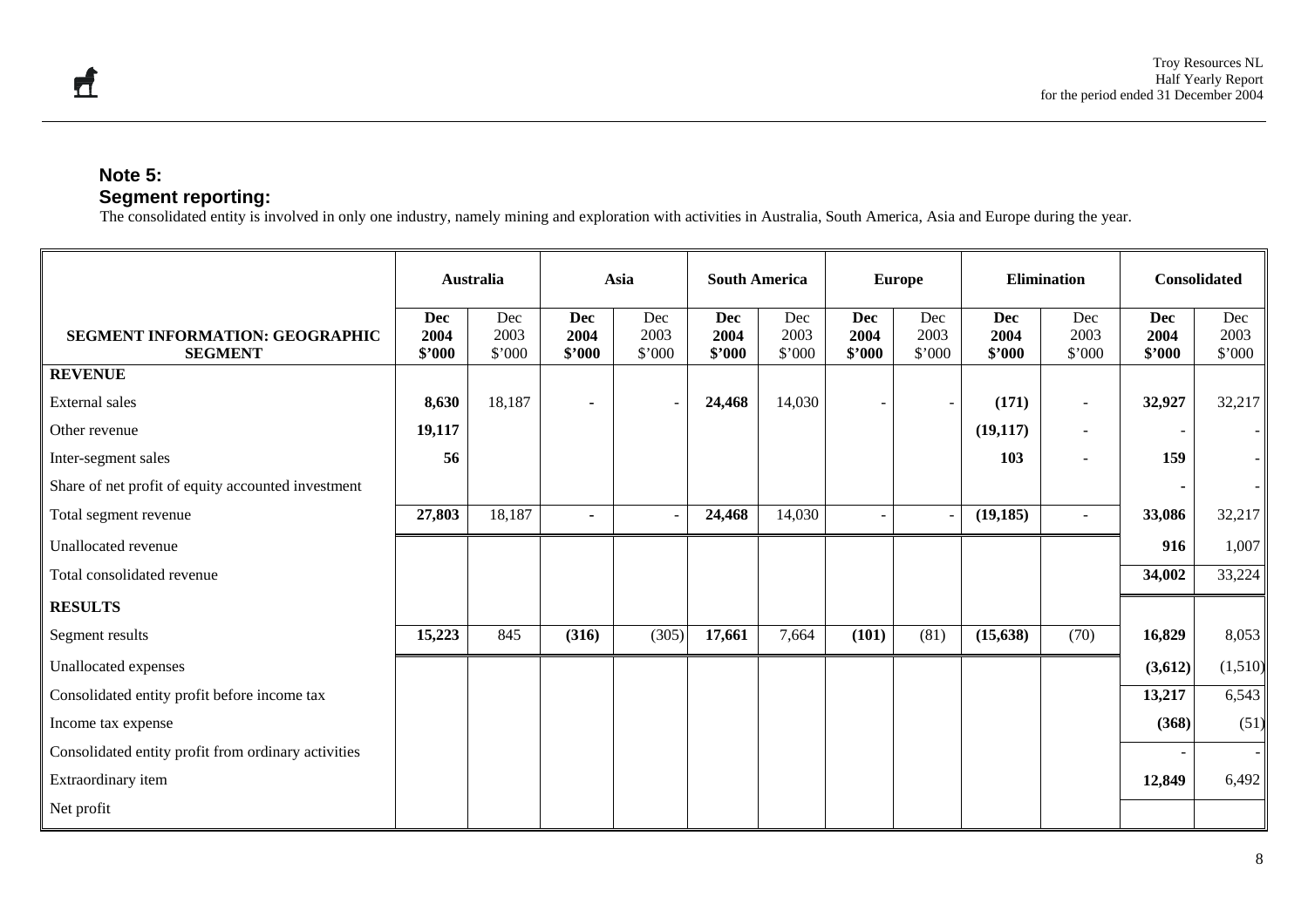## **TROY RESOURCES NL AND CONTROLLED ENTITIES Notes to the Consolidated Financial Statements for the Half-Year Ended 31 December 2004**

#### **6. Acquisition / Disposal of Controlled Entities**

During the half-year, a wholly owned subsidiary, Troy Resources Goiás Ltda, a company incorporated in Brazil, was merged into its parent entity, Troy Resources Brasil Ltda, which is also a wholly owned group entity incorporated in Brazil. There was no gain or loss on the merger of the entities which was initiated to simplify the consolidated entities' corporate structure.

The consolidated entity did not gain control of any controlled entity during the half-year ended 31 December 2004.

### **7. Contingent Liabilities**

There are no contingent liabilities other than:

 (a) Bank Guarantees provided by financial institutions given to various State Departments of Mines and Energy and joint venture partners to a total value of \$1,139,940. These are security amounts against breach of environmental conditions and are not expected to be exercised in the normal course of business. Of these amounts \$481,940 relate to Joint Venture activities; and

 (b) general sureties given to various State Departments of Mines and Energy to a total value of \$230,250. These are security amounts against breach of environmental conditions and are not expected to be exercised in the normal course of business. Of these amounts \$60,250 relate to Joint Venture activities.

#### **8. International Financial Reporting Standards (IFRS)**

In accordance with the Financial Reporting Council's strategic directive, Troy Resources NL will be required to prepare financial statements that comply with Australian equivalents to International Financial Reporting Standards ("A-IFRS") for annual reporting periods beginning on or after 1 January 2005. Accordingly, Troy's first half-year report prepared under A-IFRS will be for the halfyear reporting period ended 31 December 2005, and its first annual financial report prepared under A-IFRS will be for the year ended 30 June 2006.

Troy has completed a Business Impact Study, and the consolidated entity is now in the process of managing the changes to controls, processes and systems that will need to occur to enable sufficient information to be collected in order to be A-IFRS compliant. The Company believes it will be able to achieve A-IFRS implementation by the beginning of 2005. Key areas of accounting policy differences that will arise on adopting A-IFRS are identified in the 2004 Annual Report in Note 40 on pages 52-54.

#### **9. Subsequent Events**

There has not been any matter or circumstance, other than that referred to in the financial statements or notes thereto, that has arisen since the end of the financial year, that has significantly affected, or may significantly affect, the operations of the consolidated entity, the results of those operations, or the state of affairs of the consolidated entity in future financial years.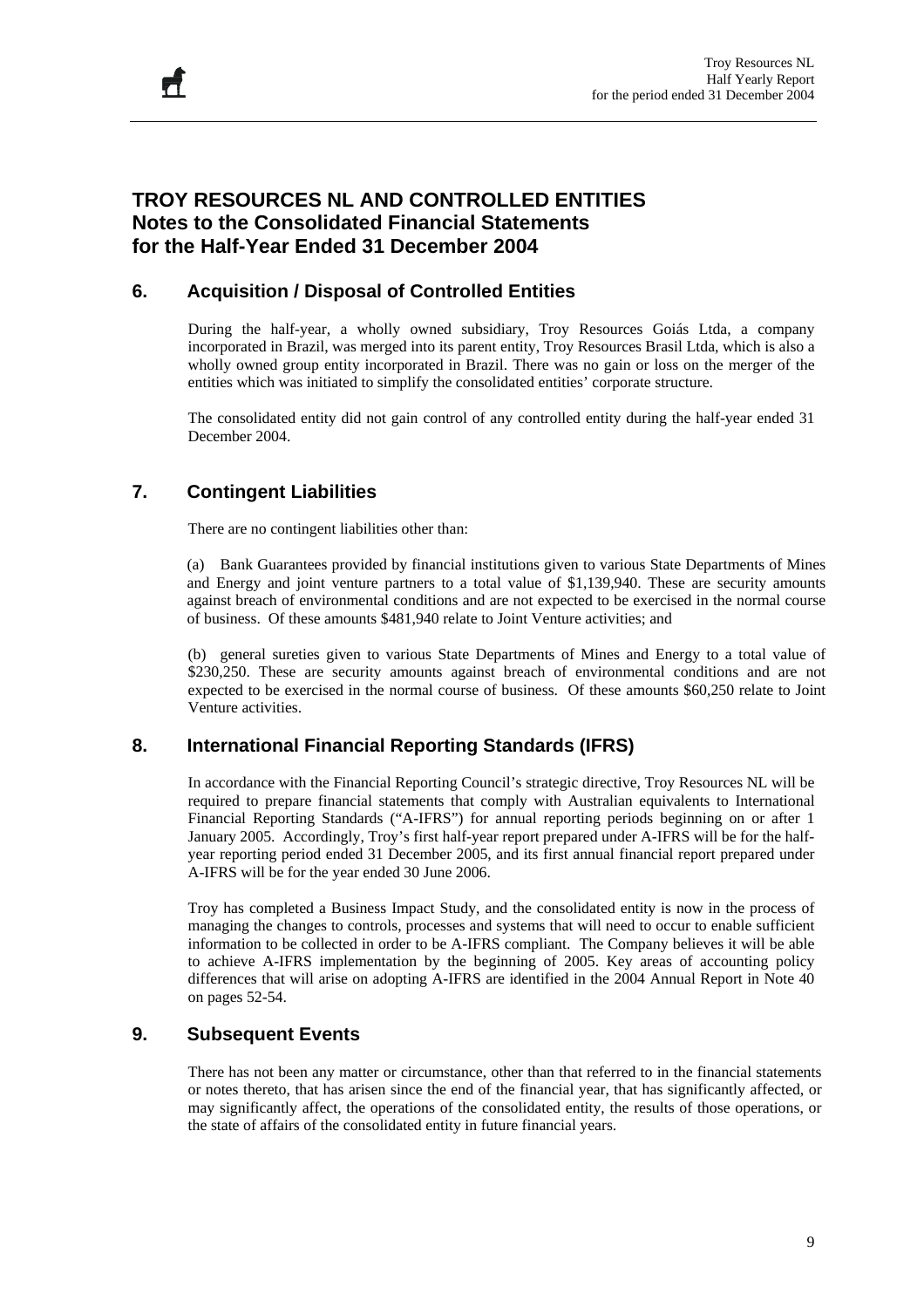## **DIRECTORS' DECLARATION**

The Directors declare that:

 $\mathbf{r}$ 

- (a) the attached financial statements and notes thereto comply with accounting standards;
- (b) the attached financial statements and notes thereto give a true and fair view of the financial position and performance of the consolidated entity;
- (c) in the Directors' opinion, the attached financial statements and notes thereto are in accordance with the Corporations Act 2001; and
- (d) in the Directors' opinion, there are reasonable grounds to believe that the Company will be able to pay its debts as and when they become due and payable.

**Signed in accordance with a resolution of the Directors made pursuant to s.303(5) of the Corporations Act 2001.** 

**On behalf of the Directors** 

**J L C JONES Director** 

Perth, Western Australia

Date: 25 February 2005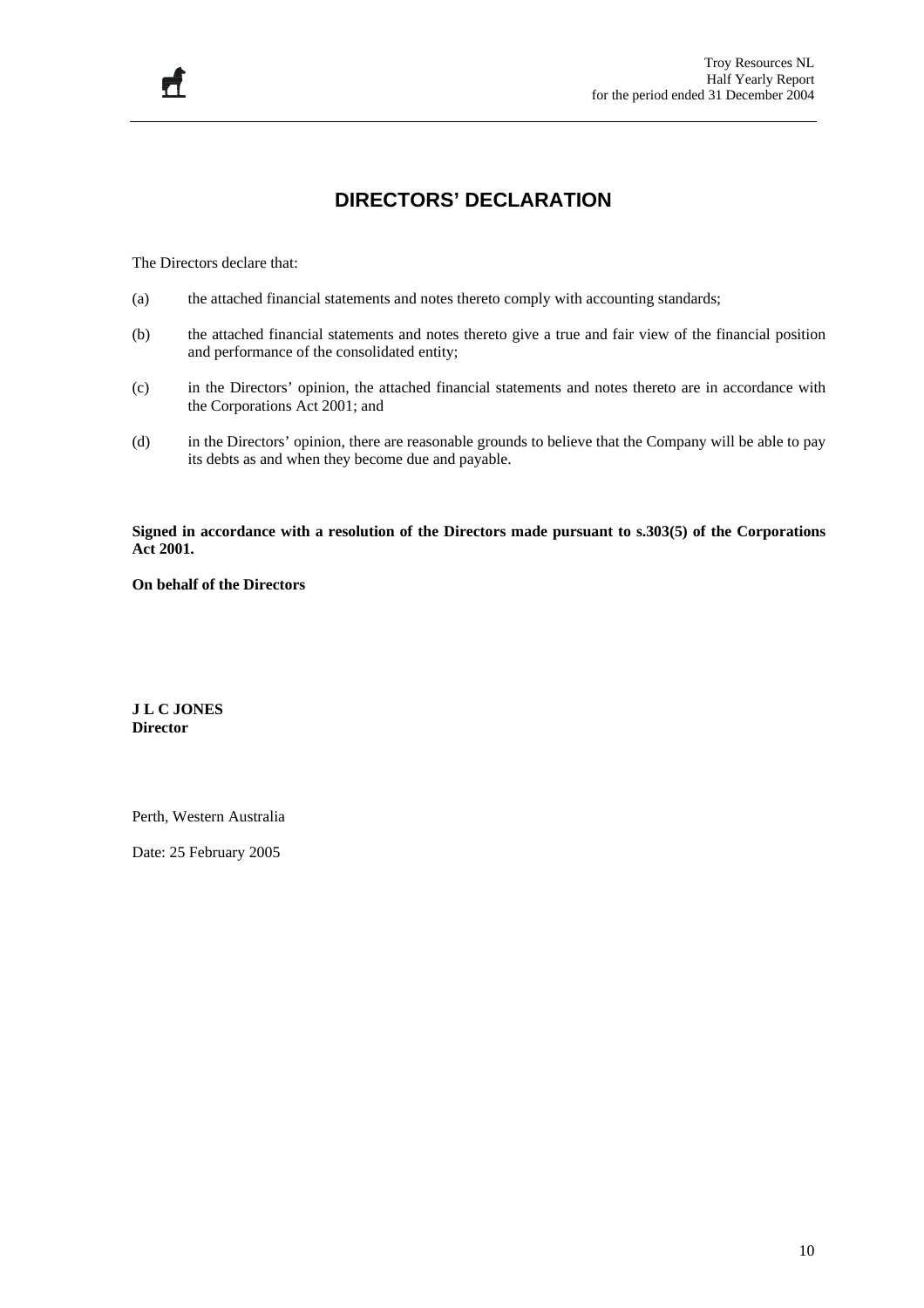

Deloitte Touche Tohmatsu A.B.N. 74 490 121 060

Level 14, Woodside Plaza 240 St Georges Terrace Perth WA 6000 PO Box A46 Perth WA 6000 Australia

DX 206 Tel: +61 (0) 8 9365 7000 Fax: +61 (0) 8 9365 7001 www.deloitte.com.au

The Board of Directors Troy Resources NL Ground Floor 44 Ord Street WEST PERTH WA 6005

25 February 2005

Dear Directors

#### **Troy Resources NL**

In accordance with section 307C of the Corporations Act 2001, I am pleased to provide the following declaration of independence to the directors of Troy Resources NL.

As lead audit partner for the review of the financial statements of Troy Resources NL for the half-year ended 31 December 2004, I declare that to the best of my knowledge and belief, there have been no contraventions of:

- (i) the auditor independence requirements of the Corporations Act 2001 in relation to the review; and
- (ii) any applicable code of professional conduct in relation to the review.

Yours sincerely

Toisile

**DELOITTE TOUCHE TOHMATSU** 

**KEITH F JONES**  Partner Chartered Accountants

Member of **Deloitte Touche Tohmatsu**